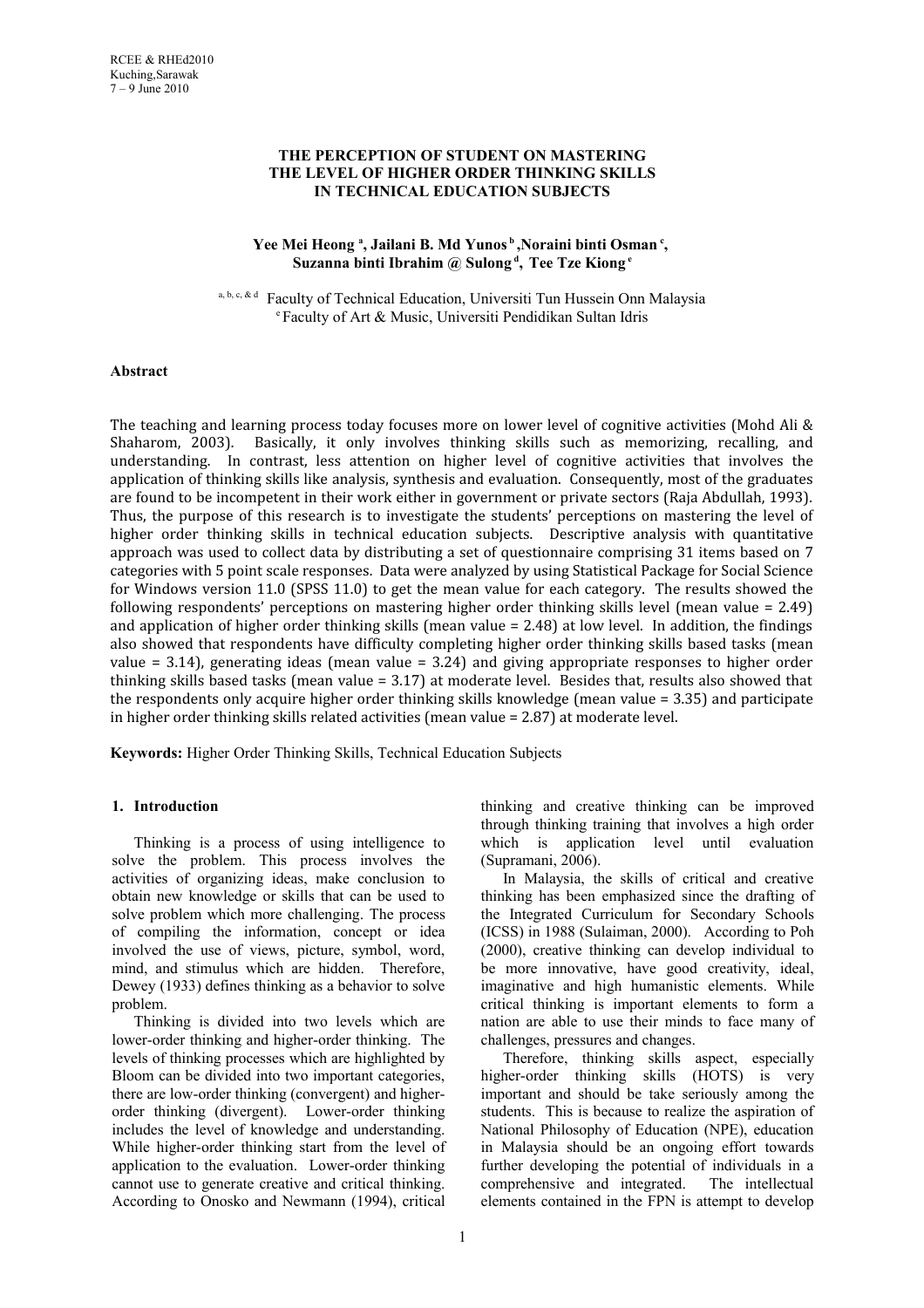the origin thinking, ability to think, separation, describe, formulate and give a good suggestion. With HOTS, students can success not only in academic fields but also in their future occupation.

## *1.1 Background issue*

Universiti Tun Hussein Onn Malaysia (UTHM) educational philosophy said that university education is a continuing effort to lead the market-oriented academic programs and student-focused through learning and experience (experiential learning) to produce skilled and professional human resources as a catalyst for sustainable national development.

However, this philosophy will not be successful when there are weaknesses in the process of teaching and learning (T&L) in the early stages of the education system. One of the students' failures to master the various concepts in a  $T \& L$  is due to the weakness of students in developing thinking skill in school.

Niar (2007) found that teachers in secondary schools are still using traditional methods in T&L which limit the critical and creative thinking skills among students. Most of the implementation of the T&L at the school is teacher-centered teaching practices. This situation causes students to become passive and does not use the mind to think otherwise just hear when the teacher is teaching.

Logically, habit of thinking nurtured in school may cause mental blocks and block the possible view and new relationship (Nolan, 1987). According to Mohamed Zulkiffly (2002), presently in Malaysia teaching at schools still not focus enough of student thinking mindset. Thus, one of the causes of student failure to master a subject is due to weaknesses in the curriculum to develop higher-order thinking skills in a process of T&L since at school. Exam-oriented learning become a practice among students in Malaysia because students ability measured by performance in examinations. This practice will produce graduates who are less qualified. Thus, in the context of this research, researchers want to know FPTek students perception towards HOTS in technical subjects.

# *1.2 Research objectives*

The objectives of this research are listed below:

- (i) To identify the perception of students on mastering the level of HOTS.
- (ii) To identify the perception of students on the level of HOTS application.
- (iii) To identify the perception of students on the level of completing HOTS based tasks.
- (iv) To identify the perception of students on the level of difficulty to generate ideas.
- (v) To identify the perception of students on the level of responding to HOTS based tasks.
- (vi) To identify the perception of students on the level of acquiring HOTS knowledge.
- (vii) To identify the perception of students on the level of participating in HOTS related activities.

# **2. Methodology**

The design of this study was survey. Chua (2006) defines survey research as a method to collect data directly from a subject. Most of the survey describes the characteristics of the population through the distribution of frequencies and percentages. This research is focused on the analysis of the perceptions of students on mastering the level of HOTS in technical education subjects.

### *2.1 Population and sample*

The population were all the technical education students in higher education institute. A total of 131 questionnaires were distributed to the students which are taking the course in Technical and Vocational Education (BBV) at Faculty of Technical Education, UTHM. The sampling procedure used for the study was stratified random sampling. The stratification has been done on the years of study and intake. The samples were randomly selected in a specified layer is to reduce sampling error factors such as the size of a large variance of sample estimates (Mohd Majid, 2009). Table 1 shows the sample of students by year of study and intake.

Table 1. Sample of students by years and intake

|                       | Sample of students   |                |  |
|-----------------------|----------------------|----------------|--|
| <b>Years of Study</b> | <b>Matriculation</b> | <b>Diploma</b> |  |
| Years 1               |                      | 43             |  |
| Years 2               | 34                   | 26             |  |
| Years 3               | 25                   | 48             |  |
| Years 4               |                      | 14             |  |
| Total                 | 99                   | 131            |  |

# 2.2 *Instrument of research*

This research was conducted through a survey using questionnaires. Johari (2004) stated that questionnaires can use to collect detailed data, structured and standard. Reponses obtained are more consistent when compared to the observations. In the construction items, things that need to be addressed by researchers are the questionnaire item used were easily understood by respondents. Questionnaire method is a collection of research data from a number of units or individuals in a given time. Using questionnaires, researchers can learn the students' perception of the level of HOTS in technical subjects. Before the actual research done, a pilot test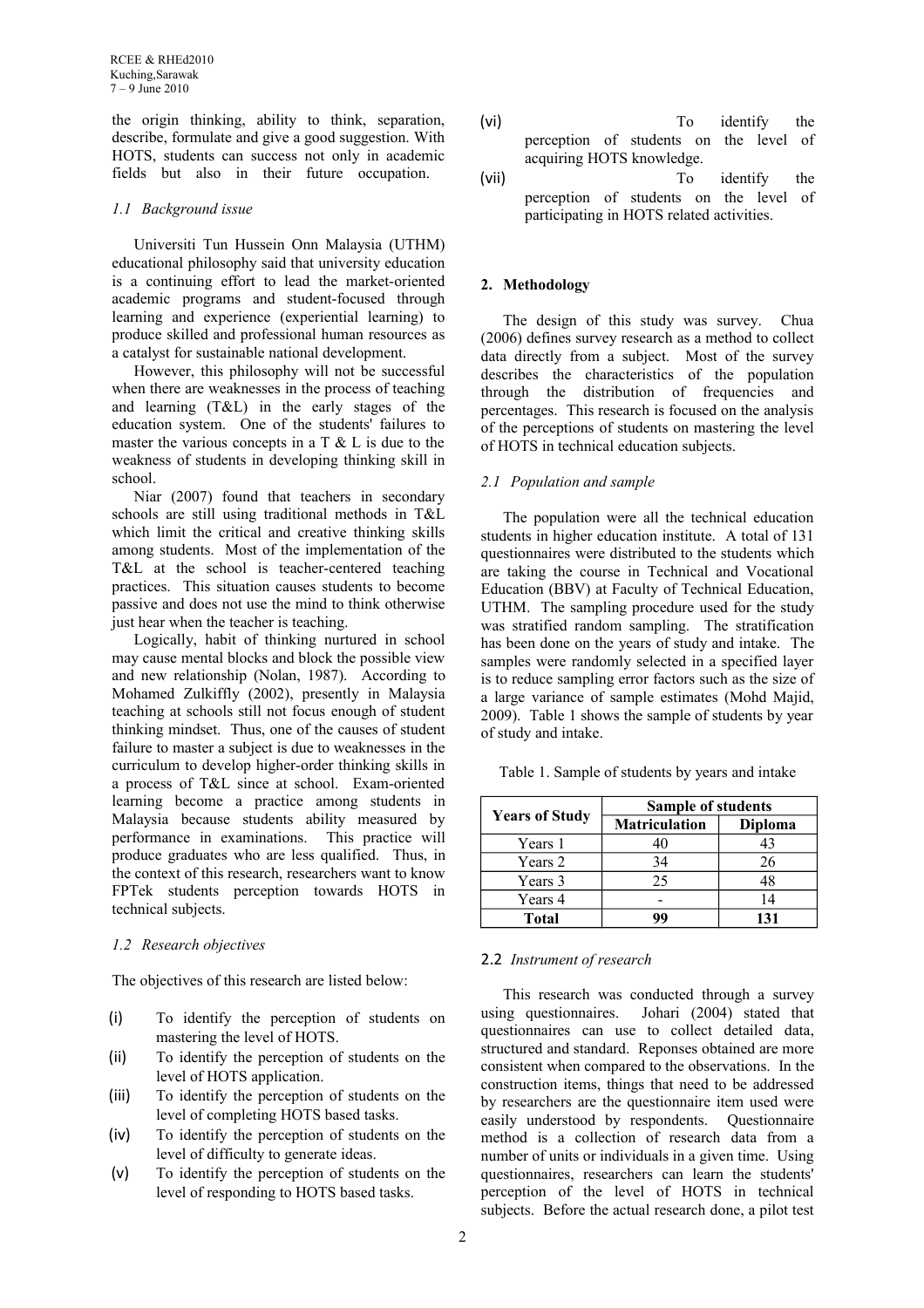was conducted to determine the validity and reliability of the instrument. For this study, the reliability value is .7582. Therefore, set this questionnaire has high reliability and can used in actual research. Questionnaire prepared by the researchers consists of a five point scale. This survey questionnaire has two part, part A and part B.

### *Part A : Demographic of respondent*

This part included personal and demographic questions. Respondents were asked to respond to questions regarding their age, gender, family income, race, years of study, intake, cumulative grade point average, and family members.

### *Part B : Perception of student on HOTS*

This part has seven sections that based on research question. Each of the 31 questions consisted a statement and five-point scale of agreement. Respondents were asked to read each statement and indicate their level of agreement to each. The scaled responde choices were : 1=strongly agree, 2=agree, 3=slightly disagree, 4=disagree, 5=strongly disagree.

# *2.3 Data analysis*

Descriptive statistics test used to describe the pattern of sample as the frequency distribution. mean, median, and mode and measures of variability such as range, variance, and standard deviation (Mohd Najib, 2003). Studies conducted in the form of descriptive data so researchers decided to analyze the data based on quantitative methods. Data were analyzed using program Statistic Package for Social Science (SPSS) version 11.0. The selection method of data analysis in this study was based on the research questions. The findings are presented in the tables with calculation of mean score. Interpretation of mean scores or the tendencies are shown in Table  $2.$ 

Table 2. Interpretation mean scores of statistic descriptive

| <b>Mean Score</b> | <b>Interpretation Level</b>                              |
|-------------------|----------------------------------------------------------|
| $1.00 - 2.49$     | Low                                                      |
| $2.50 - 3.49$     | Moderate                                                 |
| $3.50 - 5.00$     | High                                                     |
| $\sqrt{2}$        | <b>TTT</b><br>$\mathbf{a}\mathbf{a}\mathbf{a}\mathbf{a}$ |

(Source : Adaptation from Wierma, 2000)

## **3. Result and discussion**

#### *3.1 The perception of students on mastering the level of HOTS*

The average mean score for the perception of students on mastering HOTS was found to be 2.49 which is at low level (Table 3). The mean score shows that many students do not like to expand

knowledge in their field of study with mean score 2.27 at the lowest levels. Besides that, mean score also shows that not many of students use the thinking skills to solve their problems with mean score 2.29 at low levels.. It means that many of students do not have good skills in HOTS. They still have weakness to use their thinking to high level of thinking.

Table 3. Mean scores for perception of students on mastering the level of HOTS

| Questions               | Mean<br>Score | Interpretation<br>Level |
|-------------------------|---------------|-------------------------|
| I am a person who       | 2.27          | Low                     |
| likes to expand         |               |                         |
| knowledge in the field  |               |                         |
| of my study.            |               |                         |
| I have a lot of ideas,  | 2.38          | Low                     |
| creative and            |               |                         |
| competitive.            |               |                         |
| I am a person who can   | 2.31          | Low                     |
| distinguish low-level   |               |                         |
| thinking skills and     |               |                         |
| higher order thinking   |               |                         |
| skills.                 |               |                         |
| I am a person who       | 3.20          | Moderate                |
| depends on the lecturer |               |                         |
| to complete a task or   |               |                         |
| problem.                |               |                         |
| I am a creative person. | 2.51          | Moderate                |
| I am a innovative       | 2.47          | Low                     |
| person.                 |               |                         |
| I am a person who       | 2.29          | Low                     |
| always uses thinking    |               |                         |
| skills to solve         |               |                         |
| problems.               |               |                         |
| Average mean            | 2.49          | Low                     |

*<sup>3.2</sup>* The perception of students on the level of HOTS application

The average mean score for the perception of students on HOTS application is 2.43 which is at low level (Table 4). Most of student not expert for the information linked to one another with the mean score 2.48 which is at low level. Furthermore, students perceived that they are weak in looking something from different angles or wide perspective. They are also weak in generating new ideas because to generate ideas is one of the challenging tasks. It means that students not used to apply HOTS in their learning process.

Table 4. Mean scores for the perception of students on the level of HOTS application

| <b>Ouestions</b>       | Mean<br><b>Score</b> | Interpretation<br>Level |
|------------------------|----------------------|-------------------------|
| I am an expert to look | 2.42                 | Low                     |
| at something from      |                      |                         |
| different angles or    |                      |                         |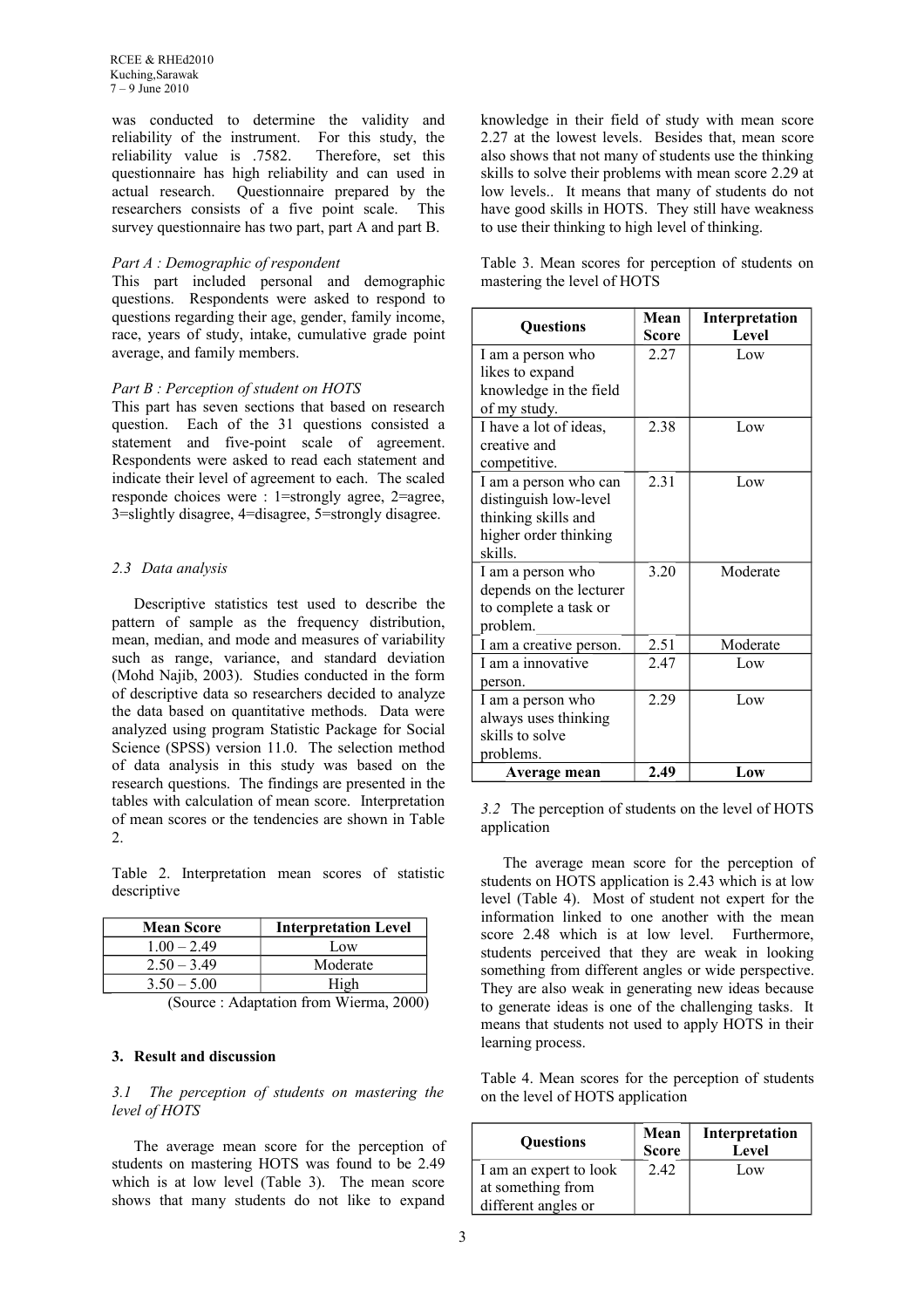| from a wider<br>perspective.                                    |      |          |
|-----------------------------------------------------------------|------|----------|
| I am an expert to<br>realize new ideas.                         | 2.52 | Moderate |
| I am an expert to<br>generate new ideas.                        | 2.48 | Low      |
| I am an expert to<br>generate creative ideas.                   | 2.57 | Moderate |
| I am an expert to<br>generate innovative<br>ideas.              | 2.53 | Moderate |
| I am an expert for the<br>information linked to<br>one another. | 2.34 | Low      |
| Average mean                                                    | 2.48 | l .ow    |

#### *3.3 The perception of students on the level of completing HOTS based tasks*

From the analysis, researchers found that students perceived they have a problem for completing of theirs tasks especially HOTS based tasks. The average mean score is 3.14 at moderate level (Table 5). Students have a problem for completing of academic writing with mean score 3.28. This because these students are technical education background, so they are more skilled in the practical laboratory work compared with academic writing. Besides, students also have a problem for completing of design drawing with mean score 3.17.

Table 5. Mean scores for the perception of students on the level of completing HOTS based tasks

| <b>Ouestions</b>       | Mean<br>Score | Interpretation<br>Level |
|------------------------|---------------|-------------------------|
| I often have a problem | 3.03          | Moderate                |
| for completing of      |               |                         |
| laboratory             |               |                         |
| assignments.           |               |                         |
| I often have a problem | 3.07          | Moderate                |
| for completing of      |               |                         |
| technical reports.     |               |                         |
| I often have a problem | 3.28          | Moderate                |
| for completing of      |               |                         |
| academic writing.      |               |                         |
| I often have a problem | 3.17          | Moderate                |
| for completing of      |               |                         |
| design drawing.        |               |                         |
| Average mean           | 3.14          | Moderate                |

### *3.4 The perception of students on the level of difficulty to generate ideas*

Table 6 shows that perception of students facing difficulty on generating ideas at moderate level with average mean score 3.24. Researchers found that students facing the most difficult to generate ideas is during open discussions compared with generate ideas during discussion in group or in class. The

mean score for students facing difficulty to generate ideas during open discussions is 3.29.

Table 6. Mean scores for the perception of students on the level of difficulty to generate ideas

| <b>Ouestions</b>      | Mean<br><b>Score</b> | Interpretation<br>Level |
|-----------------------|----------------------|-------------------------|
| I was difficult to    | 3.23                 | Moderate                |
| generate ideas during |                      |                         |
| discussions in class. |                      |                         |
| I was difficult to    | 3.20                 | Moderate                |
| generate ideas during |                      |                         |
| discussions in group. |                      |                         |
| I was difficult to    | 3.29                 | Moderate                |
| generate ideas during |                      |                         |
| open discussions      |                      |                         |
| Average mean          | 3.24                 | Moderate                |

# *3.5 The perception of students on the level of responding to HOTS tasks*

The average mean score for the perception of students on responding to HOTS based tasks is 3.17 at moderate level (Table 7). Due to lack of HOTS application in learning process, student often have problems to act immediately to resolve critical problems. Students also have difficulty in applying what was learned in class to daily life.

Table 7. Mean scores for the perception of students on the level of responding to HOTS based tasks

| Questions                                                                                               | Mean<br>Score | Interpretation<br><b>Level</b> |
|---------------------------------------------------------------------------------------------------------|---------------|--------------------------------|
| I often have problems<br>to act immediately to<br>resolve critical                                      | 3.24          | Moderate                       |
| problems.<br>I often have difficulty                                                                    | 3.20          | Moderate                       |
| in applying what was<br>learned in class to<br>daily life.                                              |               |                                |
| I often have problems<br>to do a job that<br>involving analysis or<br>comparison.                       | 3.14          | Moderate                       |
| I often have problems<br>to solve the project or<br>evaluated based on<br>different views and<br>ideas. | 3.18          | Moderate                       |
| I often have problems<br>to expand the existing<br>knowledge in written<br>form.                        | 3.17          | Moderate                       |
| I often have problems<br>to expand the existing<br>knowledge in the form<br>of drawings or              | 3.08          | Moderate                       |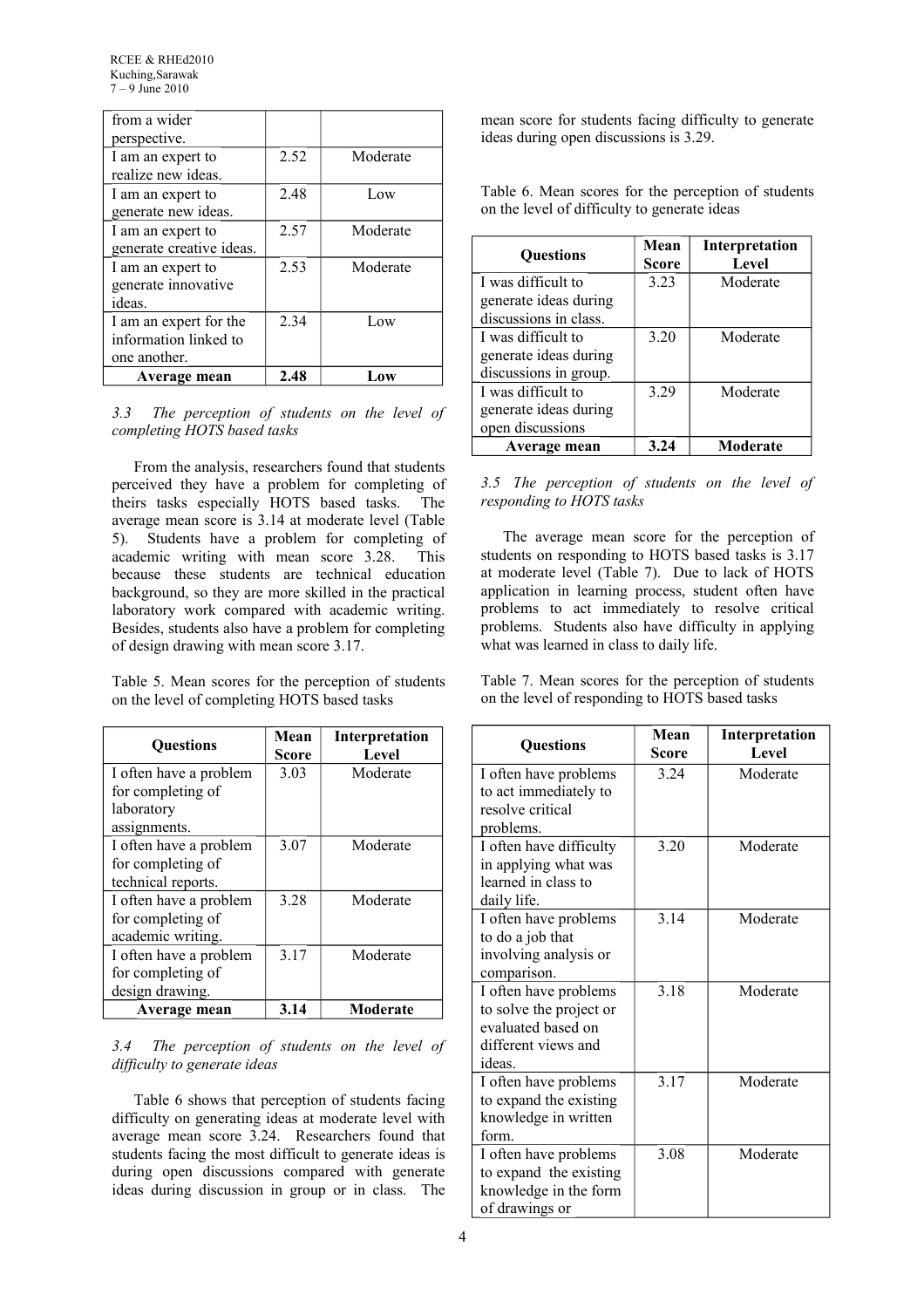| sketches.    |          |
|--------------|----------|
| Average mean | Moderate |

*3.6 The perception of students on the level of acquiring HOTS knowledge*

Table 8 shows that many students perceived that they know about HOTS at moderate level with average mean score 3.35. Although students perceived that they have knowledge about HOTS but they are still at low level on mastering and application HOTS. This may occur because many students are unable to distinguish between thinking skills with HOTS.

Table 8. Mean scores for the perception of students on the level of acquiring HOTS knowledge

| <b>Ouestions</b>            | Mean<br><b>Score</b> | Interpretation<br>Level |
|-----------------------------|----------------------|-------------------------|
| I know about the types of   | 3.34                 | Moderate                |
| thinking skills that I use. |                      |                         |
| I know about the types of   | 3.37                 | Moderate                |
| thinking skills.            |                      |                         |
| Average mean                | 3.35                 | Moderate                |

*3.7 The perception of students on the level of participating in HOTS related activities*

The average mean score for the perception of students on participating in HOTS related activities is 2.87 at moderate level (Table 9). Not many of students involve with HOTS activities. Maybe these are because many students not interested with the activities or do not know about advantage of HOTS activities. Faculty should provide many activities that can improve student ability to thinking.

Table 9. Mean scores for the perception of students on the level of participating in HOTS related activities

| <b>Ouestions</b>                              | Mean<br><b>Score</b> | Interpretation<br>Level |
|-----------------------------------------------|----------------------|-------------------------|
| I am often involved in<br>the thinking skills | 3.02                 | Moderate                |
| course.                                       |                      |                         |
| I am often involved in                        | 2.92                 | Moderate                |
| the Design Competition.                       |                      |                         |
| I am often involved in                        | 2.68                 | Moderate                |
| the Debate.                                   |                      |                         |
| Average mean                                  | 2.87                 | Moderate                |

#### **4. Conclusion**

As the conclusion, this study shows that students have perception on HOTS mastery level and HOTS application level at low levels. Besides, the study findings also show that students have trouble in completing HOTS based tasks, difficult to generate

ideas and problems to give response to HOTS at moderate levels. In addition, students also perceived that they have moderate level of HOTS knowledge and participating in HOTS related activities. Therefore, students need to learn thinking skills, especially higher-order thinking skills to help them solve problems in learning and enhance their academic results. The further research may be conducted to determine the pattern of Marzano higher-order thinking skills among students based on dimension knowledge meaningfully. Then, the relationships and differences between Marzano higher-order thinking skills and gender, academic achievement, student intake, socioeconomic status and years of study can be identified.

#### **References**

- 1. A. G. Mohd Najib, Reka Bentuk Tinjuan Soal Selidik Pendidikan*.* Skudai, Universiti Teknologi Malaysia., 2003.
- 2. I. Mohd. Ali, N. Shaharom. Perbandingan Pencapaian Para Pelajar Dalam Pentaksiran Kerja Amali Dengan Peperiksaan Bertuli*s.*  Buletin Persatuan Pendidikan Sains dan Matematik Johor, 2003.
- 3. J. Dewey, How We Think: A Restatement Of The Relation of Reflective ThinkingTo The Educative Process, D.C, Heath And Co. Mass*,*  1933.
- 4. J. J. Onosko, F. M. Newmann, Creating more thoughtful learning environment, in J. . Mangieri, C. C. Blocks (Eds.), Creating powerful thinking in teachers and students, Diverse Perspectives, Forth Worth, Harcourt Brace College Publishers, 1994.
- 5. K. Mohd. Majid, Kaedah Penyelidikan Pendidikan, Kuala Lumpur, Perpustakaan Negara Malaysia, 2009.
- 6. S. H. Poh, KBKK : Kemahiran Berfikir Secara Kritis Dan Kreatif, Subang Jaya, Selangor, Kumpulan Budiman Sdn. Bhd, 2000.
- 7. S. Supramani, Penyoalan Guru: Pemangkin Pemikiran Aras Tinggi Murid, Jurnal Pendidikan 2006, 2006.
- 8. W. Wierma. Research Methods In Education : An Introduction.  $7<sup>th</sup>$  ed. Boston, Allyn & Bacon, 2000.
- 9. Y. P. Chua, Kaedah dan Statistik Penyelidikan Buku 2, Kuala Lumpur, McGraw Hill Sdn Bhd, 2006.
- 10. Y. Raja Abdullah, Towards Achieving a Critical Thinking Society in Malaysia: A Challenge to School Libraries and Educational Systems. Annual Conference of the International Association of School Librarianship, September 27-30, Adelaide, Australia, 9-23, 1993.